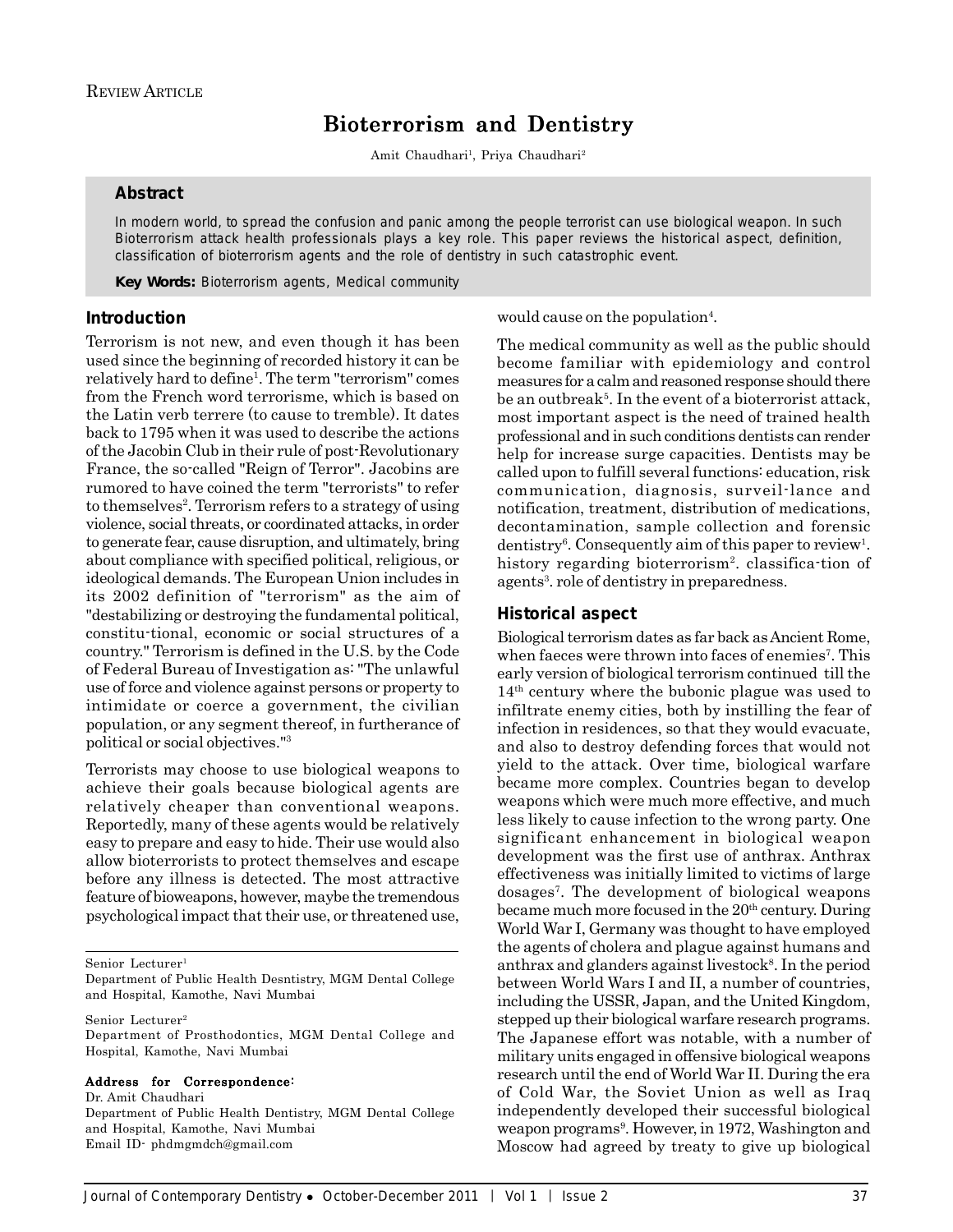weapons, but most countries were actively involved in development of such bioweapon facilities<sup>9</sup>.

Bioterrorist events have occurred in recent history both in the United States and abroad. In 1984, the salad bars at two restaurants in the Dalles, Oregon, were contaminated with Salmonella by followers of Bhagwan Shree Rajneesh to prevent citizens from voting in an upcoming election<sup>9</sup>.

One of the most frightening terrorist attacks involved release of the nerve gas sarin in the Tokyo subway system in 1995. Aum Shinrikyo, the cult responsible for killing 12 people and injuring approximately 3,800 in the sarin attack, also attempted to develop botulinum toxin, anthrax, cholera, and Q fever for bioterrorist us<sup>10</sup>. In 2001, United States experienced bioterrorism attack in the form anthrax spores which were disseminated through postal system<sup>9</sup>.

# **What is bioterrorism?**

According to Center of Disease Control and Prevention - A bioterrorism attack is the deliberate release of viruses, bacteria, or other germs (agents) used to cause illness or death in people, animals, or plants. These agents are typically found in nature, but it is possible that they could be changed to increase their ability to cause disease, make them resistant to current medicines, or to increase their ability to be spread into the environment. Biological agents can be spread through the air, through water, or in food. Terrorists may use biological agents because they can be extremely difficult to detect and do not cause illness for several hours to several days. Some bioterrorism agents, like the smallpox virus, can be spread from person to person and some, like anthrax, cannot<sup>5</sup>.

# **Bioterrorism Agent Categories<sup>5</sup>**

Bioterrorism agents can be separated into three categories, depending on how easily they can be spread and the severity of illness or death they cause. Category A agents are considered the highest risk and Category C agents are those that are considered emerging threats for disease.

## Category A

These high-priority agents include organisms or toxins that pose the highest risk to the public and national security because:

- They can be easily spread or transmitted from person to person
- They result in high death rates and have the potential for major public health impact
- They might cause public panic and social disruption
- They require special action for public health preparedness.

## Category B

These agents are the second highest priority because:

They are moderately easy to spread

- They result in moderate illness rates and low death rates
- They require specific enhancements of CDC's laboratory capacity and enhanced disease monitoring.

#### Category C

These third highest priority agents include emerging pathogens that could be engineered for mass spread in the future because:

- They are easily available
- They are easily produced and spread
- They have potential for high morbidity and mortality rates and major health impact.

Bioterrorism agents name is given in Table 1.

# **Dentistry's role in a response**

Bioterrorism attack is a silent attack. Bioterrorism

Table 1: Classification of Bioterrorism Agents

| Category A                                                           | Category B                                                                                                                                             | Category C                                    |
|----------------------------------------------------------------------|--------------------------------------------------------------------------------------------------------------------------------------------------------|-----------------------------------------------|
| Anthrax<br>(Bacillus<br>anthracis)                                   | <b>Brucellosis</b><br>(Brucella<br>species)                                                                                                            | Emerging<br>infectious<br>diseases<br>such as |
| Botulism<br>(Clostridium<br>botulinum toxin)                         | Epsilon toxin<br>of Clostridium<br>perfringens                                                                                                         | Nipah virus                                   |
| Plague<br>(Yersinia)<br>pestis)                                      | Food safety threats<br>(e.g., Salmonella<br>species, Escherichia coli<br>O157:H7, Shigella)                                                            | Hantavirus                                    |
| Smallpox<br>(variola major)                                          | Glanders<br>(Burkholderia mallei)                                                                                                                      |                                               |
| Tularemia<br>(Francisella<br>tularensis)                             | Melioidosis<br>(Burkholderia<br>pseudomallei)                                                                                                          |                                               |
| Viral hemorrhagic<br>fevers (filoviruses<br>le.g., Ebola,<br>Marburg | Psittacosis<br>(Chlamydia<br>psittaci)                                                                                                                 |                                               |
| Arenaviruses<br>le.g., Lassa,<br>Machupo])                           | Q fever<br>(Coxiella burnetii)                                                                                                                         |                                               |
|                                                                      | Ricin toxin from Ricinus<br>communis (castor beans)                                                                                                    |                                               |
|                                                                      | Staphylococcal<br>enterotoxin B                                                                                                                        |                                               |
|                                                                      | Typhus fever (Rickettsia<br>prowazekii)                                                                                                                |                                               |
|                                                                      | Viral encephalitis<br>(alphaviruses<br>le.g., Venezuelan<br>equine encephalitis,<br>eastern equine<br>encephalitis,<br>western equine<br>encephalitis) |                                               |
|                                                                      | Water safety threats<br>(e.g., Vibrio cholerae,<br>Cryptosporidium parvum)                                                                             |                                               |